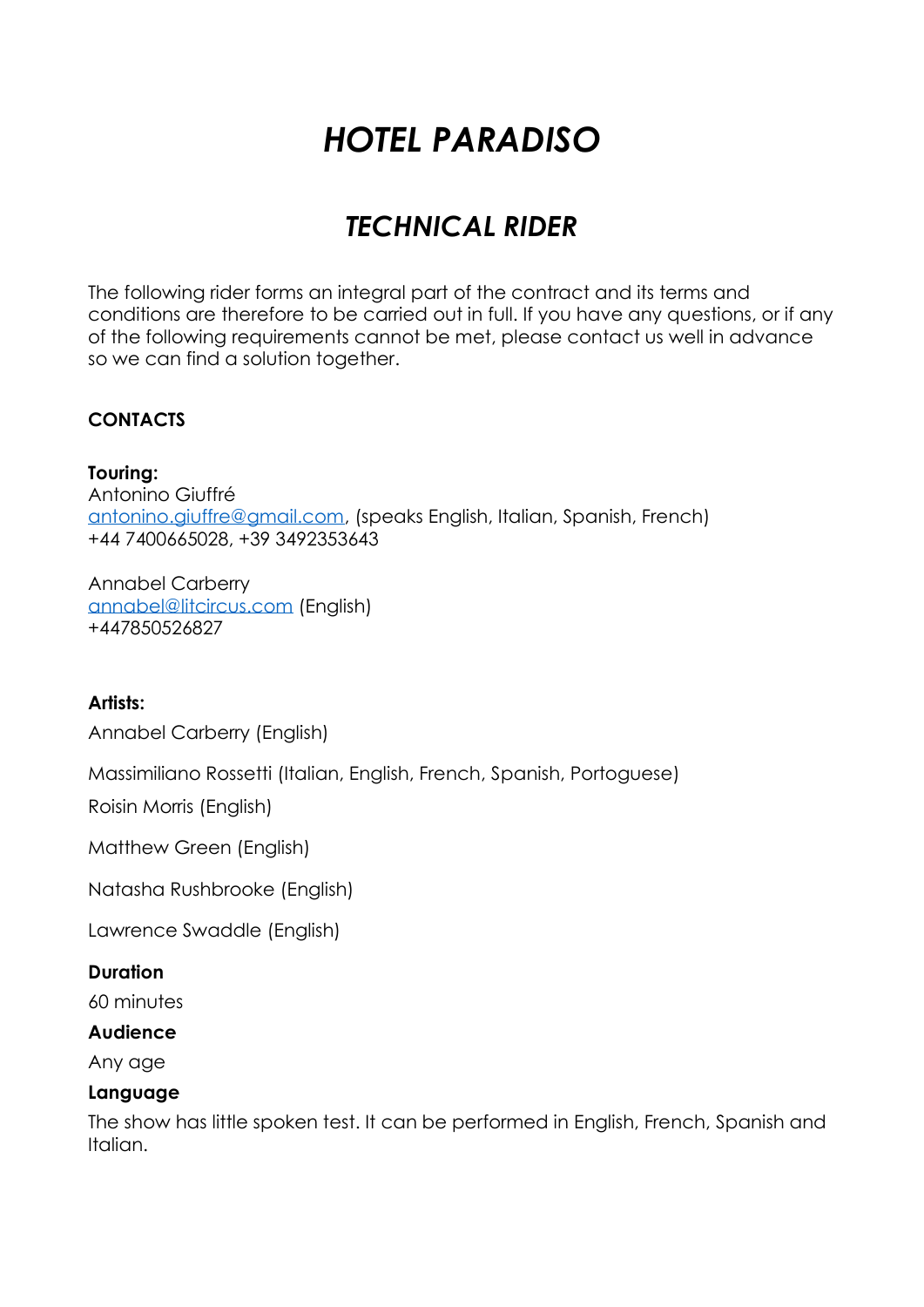## **GET IN – GET OUT**

## **Get in**

We require a full day get in before the show, plus the day of the show for an evening performance. Most venues will take a total of 1.5 to 2 days get in, although more or less time may be needed depending on the exact rigging and lighting situation.

## **Get Out**

Get out takes 2 hours straight after the show.

See a typical get in schedule below:

*Example of Typical Get In Schedule* 

## **Get in day**

9am – 1pm: Rigging aerial, start rigging lights 2pm – 6pm: Rig and focus lights, sound get in, prep space.

## **Tech/show day**

9am – 11am: Lighting finish focus and plot, sound check. 11am – 1pm: Aerial checks, rehearsal time, extra tech time. 2pm – 4pm: Tech run.

5 - 7pm: Show prep 7pm: Performance

8.30 -10.30pm: Get out

## **Set**

The show set consists of black acrobatic mats, which are laid out and cover downstage area

The stage is cut roughly in half lengthwise by one or more scrims rigged from the grid that hide the Korean cradle. The scrim has a quick release mechanism that reveal the cradle in the finale

## **Aerial Equipment:**

1 x free standing Korean Cradle rig (more info to follow)

1 x Custom made aerial chandelier suspended from one point approx centre stage on an adjustable line

1 x Cloudswing: rope that is suspended from a rigging bar downstage centre above the area covered in mats The cradle usually sits at the back of the stage either width ways or on a slight diagonal and takes up the back 3rd to half of the stage.

## **Floor Space Requirements**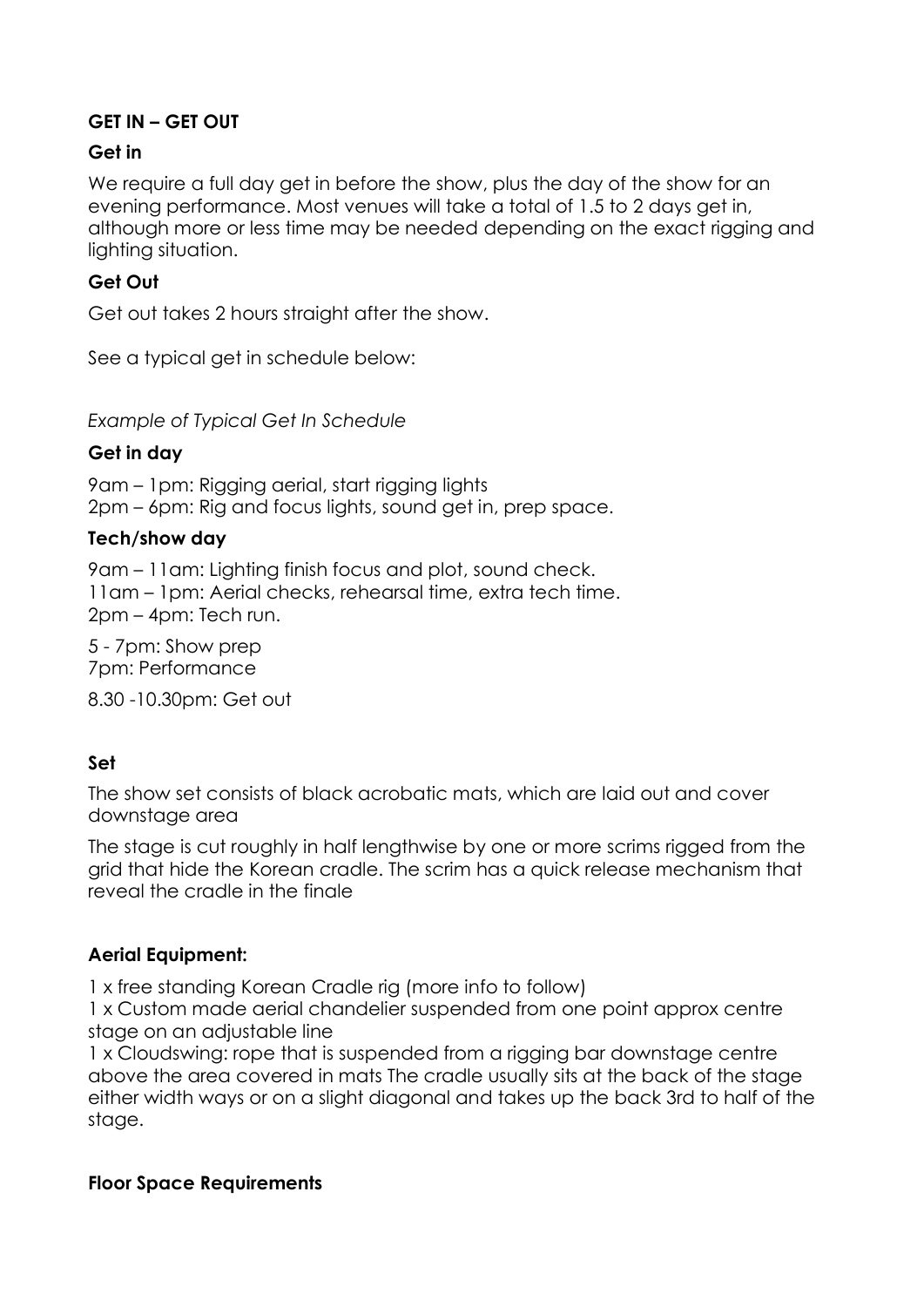Ideal: 9m by 9m – we can be flexible and work on slightly smaller areas, depending on venue lay out - please discuss

## **Plans**

## **See below a typical set up for the show (please ignore venue shape).**

Please note the cradle can either go flat or on slight diagonal. Slight diagonal creates a better visual set up but requires a little more depth in the centre. The aerial chandelier point is quite flexible in terms of positioning for us. The cloudswing has some flexibility in terms of upstage/downstage positioning but needs to be out of the way of the cradle. This flexibility will be limited by the rigging points available, in prosc arch theatres for example the position of the prosc will limit the ability to move it downstage. It needs to be positioned on or close to centre stage, and ideally in the centre of the mat space.

## **KOREAN CRADLE**

The Korean Cradle is a freestanding structure with requirements in terms of floor footprint and aerial clearance. Structure is on wheels so can be easily moved around, and the legs can fold up for storage.

Footprint: 7m wide x 4m deep, 4.3m height at the maximum points.

Aerial clearance: 7.5m aerial clearance directly above the centre and the platforms and for the first 3m in front of the centre (usually stage right).

Maximum width of aerial clearance required: 3m over the platforms and 2m width in front of the central bar

Power: The safety for the cradle is an airtrack which requires one power point 13amp extension cable on or at the edge of stage SL.

Smaller Venues: We have a smaller version of the cradle for smaller venues, which requires a height clearance of 6.5m.

## **CLOUDSWING**

Must be rigged at 6.3 to 6.5m from the floor, either downstage centre or centre stage centre depending on the exact position of the cradle and the available rigging points. Normally this will be done by hanging a 3m wide swinging bar from the roof and guying the corners off to the walls or floor. If the rigging points are at the right height it can be rigged directly from the roof/truss.

## Aerial Clearance:

Minimum of a 1.5m to 2m x 11m length corridor (across the width of the stage) in line with the centre of the cloudswing, with a minimum height of 6.3 to 6.5m clearance level with the rigging points, inclusive of any lighting rigged. Some wide aerial clearance near the rigging points of the cloudswing to the bar is required for the rope to move, eg: no lights in the way. This can be looked at in detail once on site.

Loading Requirements:

2 x roof points to hang swinging bar/truss. Maximum dynamic force put on each point is 190kg, plus some downward tension from the guy lines. If you already have a safety factor of 3 for your building then it would be a safe working load of approx. 635kg per point, or a breaking point of 1.9 ton. 4 x floor or wall points near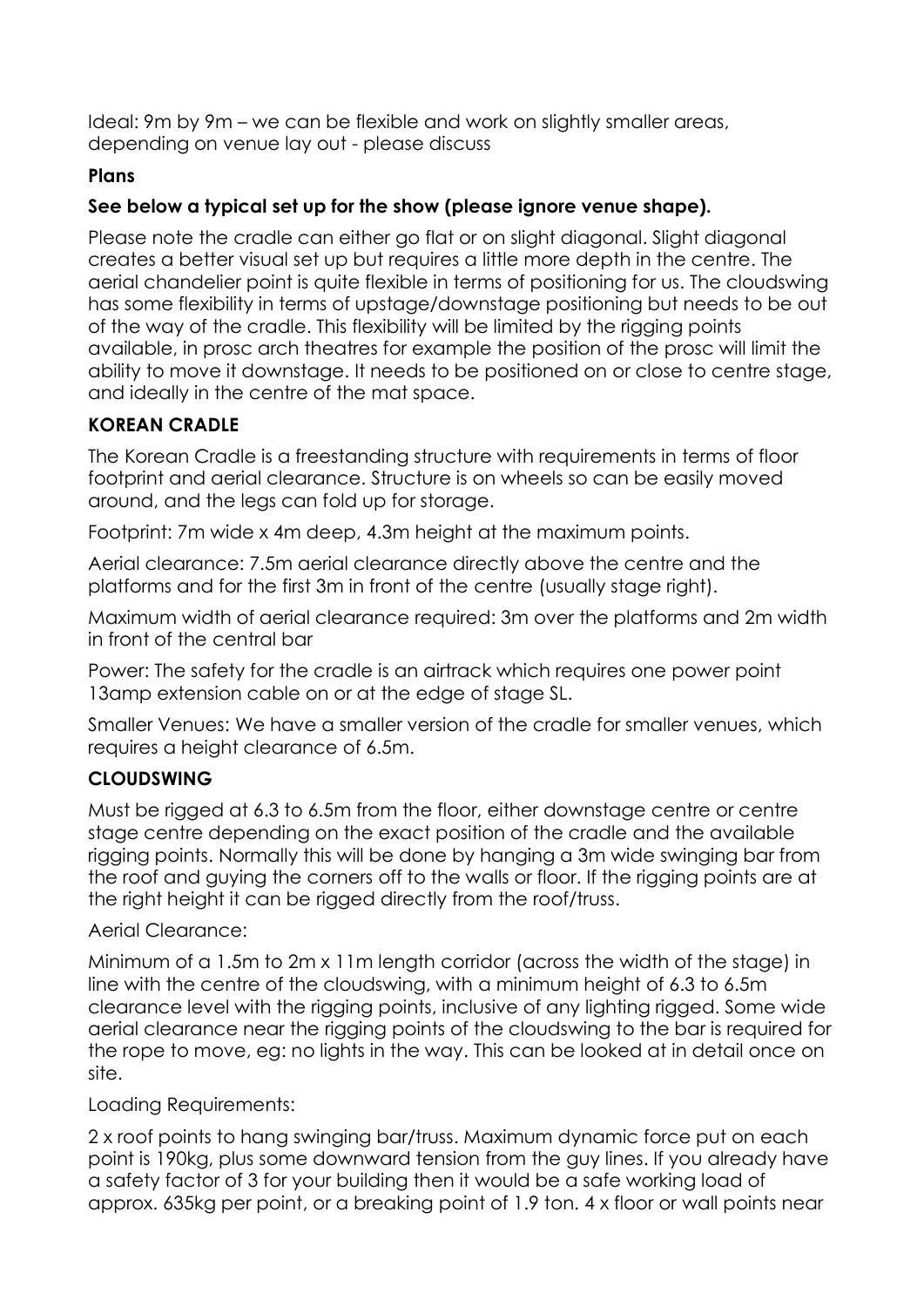the corners of the stage to guy off and stabilise the swinging bar. These can be pillars, balconies, fly points, rigging anchor points, stakes or king poles (in the case of tents), or other truss or beams. The tension put on each point will be roughly 300kg per point.

If you previously had floor points or other rigging points installed, please inform us of details.

## **AERIAL CHANDELIER**

Single point static rigging which can must be rigged down stage centre. Two roof points are required, one to be close to being above the floor point. Exact location is flexible. This line then needs to be anchored side of stage with a floor point (preferably not visible to the audience) for the performer to be lifted either by a 2-1 pulley system or counterweight.

Loading requirements: Maximum dynamic force put on the floor point is 150g, which means the breaking load of the floor point needs to be 1.5ton. The maximum dynamic load of the roof points are 225kg, if you have a safety factor of 3 for your building this would be a safe working load of 750kg for each of the two points or a breaking load of 3 ton.

Paging: the cloudswing does need to be lifted out of the way of view or aerial clearance for the cloudswing. It is about 2m long so ideally would be hung from at least 8m. However it can be paged sideways if necessary.

## **NON-HUMAN BEARING RIGGING**

The cloudswing needs a paging point SR in line with the cloudswing centre. These points have a light loading and can usually be attached to lighting bars or similar. They do require a floor attachment point (both SR), usually stage weights or fixed ladders

## **SOUND**

Sound will pre-recorded, reproduced from a laptop.

On stage monitors are required.

## **Lights**

Sample lighting design TBC

## **Crew**

Our touring crew and ensemble consists of:

- 6 Artists
- 1 Technician
- 1 Tour manager

## **Travel**

8 people from and back to Norwich.

Arrival one day before the performance, departure the day after the last performance.